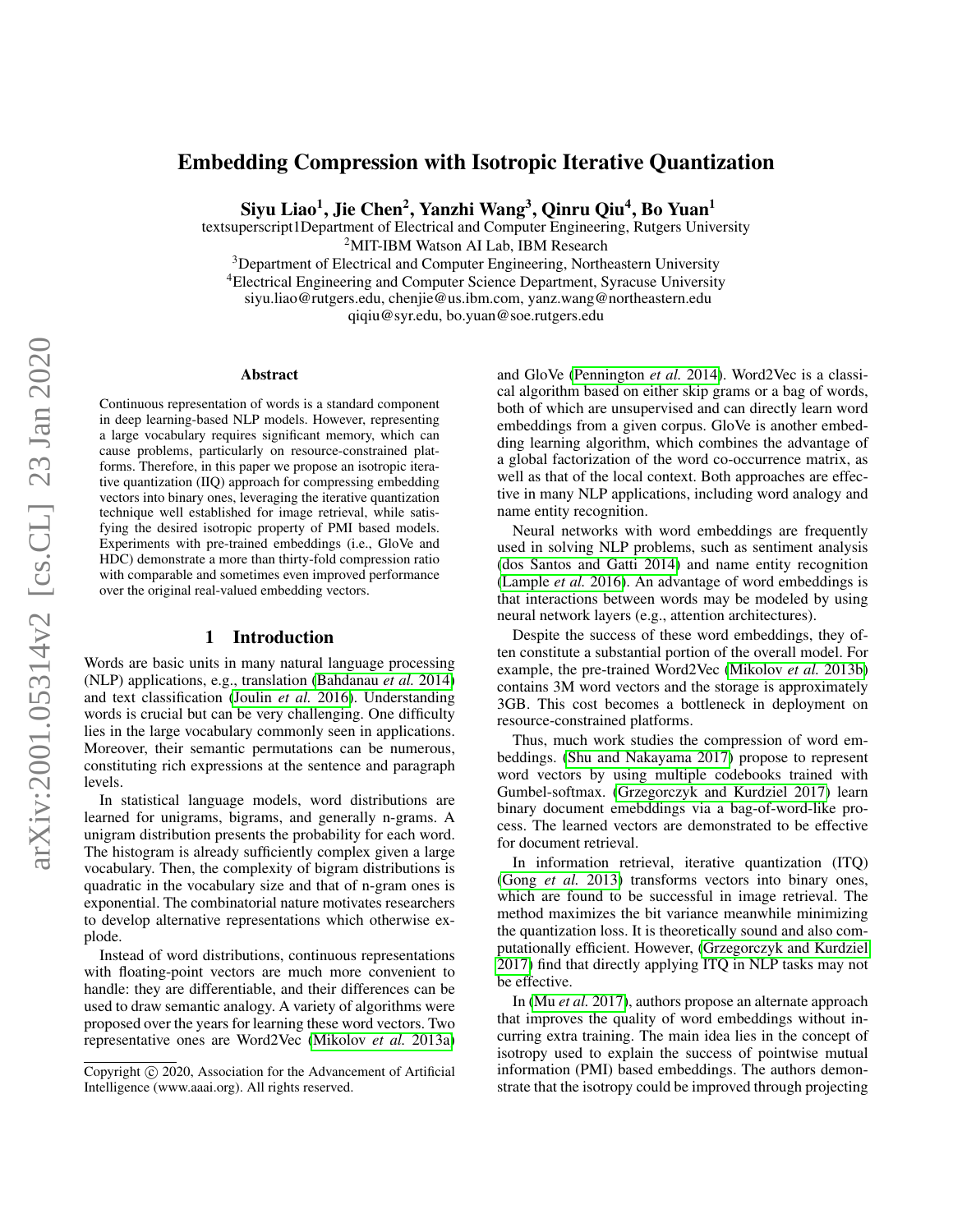embedding vectors toward weak directions.

Therefore, in this work we propose *isotropic iterative quantization* (IIQ), which leverages iterative quantization meanwhile satisfying the isotropic property. The main idea is to optimize a new objective function regarding the isotropy of word embeddings, rather than maximizing the bit variance.

Maximizing the bit variance and maximizing isotropy are two opposite ideas, because the former performs projection toward large eigenvalues (dominant directions) while the latter projects toward the smallest ones (weak directions). Given prior success (Mu *et al.* [2017\)](#page-7-9), it is argued that maximizing isotropy is more beneficial in NLP applications.

## 2 Related Work

In information retrieval (where the proposed method is inspired), locality-sensitive hashing (LSH) is well studied and explored. The aim of LSH is to preserve the similarity between inputs after hashing. This aim is well aligned with that of embedding compression. For example, word similarity can be measured by the cosine distance of their embeddings. If LSH is applied, the hashed emebddings should maintain a similar distance as the original cosine distance but have much lower complexity in the meantime.

A well-known LSH method in image retrieval is ITQ [\(Gong](#page-7-8) *et al.* 2013). However, its application in NLP tasks such as document retrieval is not as successful [\(Grzegorczyk](#page-7-7) [and Kurdziel 2017\)](#page-7-7). Rather, the authors propose to learn binary paragraph embeddings via a bag-of-words-like model, which essentially computes a binary hash function for the real-valued embedding vectors.

On the other hand, [\(Shu and Nakayama 2017\)](#page-7-6) propose a compact structure for embeddings by using the gumble softmax. In this approach, each word vector is represented as the summation of a set of real-valued embeddings. This idea amounts to learning a low-rank representation of the embedding matrix.

Pre-trained embeddings may be directly used in deep neural networks (DNN) or serve as initialization [\(Kim 2014\)](#page-7-10). There exist several compression techniques for DNNs, including pruning (Han *et al.* [2015\)](#page-7-11) and low-rank compression [\(Sainath](#page-7-12) *et al.* 2013). Most of these techniques requires retraining for specific tasks, thus challenges exist when applying them to unsupervised word embeddings (e.g., GloVe).

(See *[et al.](#page-7-13)* 2016) successfully apply DNN compression techniques to unsupervised embeddings. The authors use pruning to sparsify embedding vectors, which however requires retraining after each pruning iteration. Although retraining is common when compressing DNNs, it often takes a long time to recover the model performance. Similarly, [\(Acharya](#page-6-1) *et al.* 2019) uses low rank approximation to compress word embeddings, but they also face the same problem to fine-tune a supervised model.

### 3 Preliminaries

## 3.1 Iterative Quantization

In this section, we briefly revisit the iterative quantization method by breaking it down into two steps. The first step is

to maximize bit variance when transforming given vectors into binary representation. The second step is about minimizing the quantization loss while maintaining the maximum bit variance.

**Maximize Bit Variance.** Let  $X \in \mathbb{R}^{n \times d}$  be the embedding dictionary, where each row  $\mathbf{x}_i^T \in \mathbb{R}^d$  denotes the embedding vector for the  $i$ -th word in the dictionary. Assuming that vectors are zero centered ( $\sum_{i=1}^{n}$   $x_i = 0$ ), ITQ encodes vectors with a binary representation  $\{-1, +1\}$  through maximizing the bit variance, which is achieved by solving the following optimization problem:

$$
\begin{aligned}\n\max_{\mathbf{W}} \ F(\mathbf{W}) &= \frac{1}{n} \text{tr}(\mathbf{W}^T \mathbf{X}^T \mathbf{X} \mathbf{W}), \\
\text{s.t. } \mathbf{W}^T \mathbf{W} &= \mathbf{I} \text{ and } \mathbf{B} = \text{sgn}(\mathbf{X} \mathbf{W}),\n\end{aligned} \tag{1}
$$

<span id="page-1-0"></span>where  $\mathbf{W} \in \mathbb{R}^{d \times c}$  and  $c \leq d$  is the dimension of the encoded vectors. Here, B is the final binary representation of **X** and  $tr(\cdot)$  and sgn( $\cdot$ ) are the trace and the sign function, respectively. The problem is the same as that of Principal Component Analysis (PCA) and could be solved by selecting the top  $c$  right singular vectors of  $X$  as  $W$ .

Minimize Quantization Loss. Given a solution W to Equation [\(1\)](#page-1-0),  $U = WR$  is also a solution for any orthogonal matrix  $\mathbf{R} \in \mathbb{R}^{c \times c}$ . Thus, we could minimize the quantization loss via adjusting the matrix  $\bf{R}$  while maintaining the solution to [\(1\)](#page-1-0). The quantization loss is defined as the difference between the vectors before and after the quantization:

<span id="page-1-1"></span>
$$
Q(\mathbf{B}, \mathbf{R}) = ||\mathbf{B} - \mathbf{X}\mathbf{W}\mathbf{R}||_F^2, \tag{2}
$$

where  $|| \cdot ||_F$  is the Frobenius norm. Note that **B** must be binary. The proposed solution in ITQ is an iterative procedure that updates  $B$  and  $R$  in an alternating fashion until convergence. In practice, ITQ turns out able to achieve good performance with early stopping [\(Gong](#page-7-8) *et al.* 2013).

### 3.2 Isotropy of Word Embedding

In [\(Arora](#page-6-2) *et al.* 2016), isotropy is used to explain the success of PMI based word embedding algorithm, for example GloVe embedding. However, (Mu *et al.* [2017\)](#page-7-9) find that existing word embeddings are not nearly isotropic but could be improved. The proposed solution is to project word embeddings toward the weak directions rather than the dominant directions, which seems counter-intuitive but in practice works well. The isotropy of word embedding  $X$  is defined as:

$$
I(\mathbf{X}) = \frac{\min_{||\mathbf{e}||=1} Z(\mathbf{e})}{\max_{||\mathbf{e}||=1} Z(\mathbf{e})},
$$
(3)

where  $Z(\cdot)$  is the partition function

$$
Z(\mathbf{e}) = \sum_{\mathbf{x}_i \in \mathbf{X}} \exp(\mathbf{e}^T \mathbf{x}_i).
$$
 (4)

The value of  $I(X) \in [0, 1]$  is a measure of isotropy of the given embedding **X**. A higher  $I(\cdot)$  means more isotropic and a better quality of the embedding. It is found making the singular values close to each other can effectively improve embedding isotropy.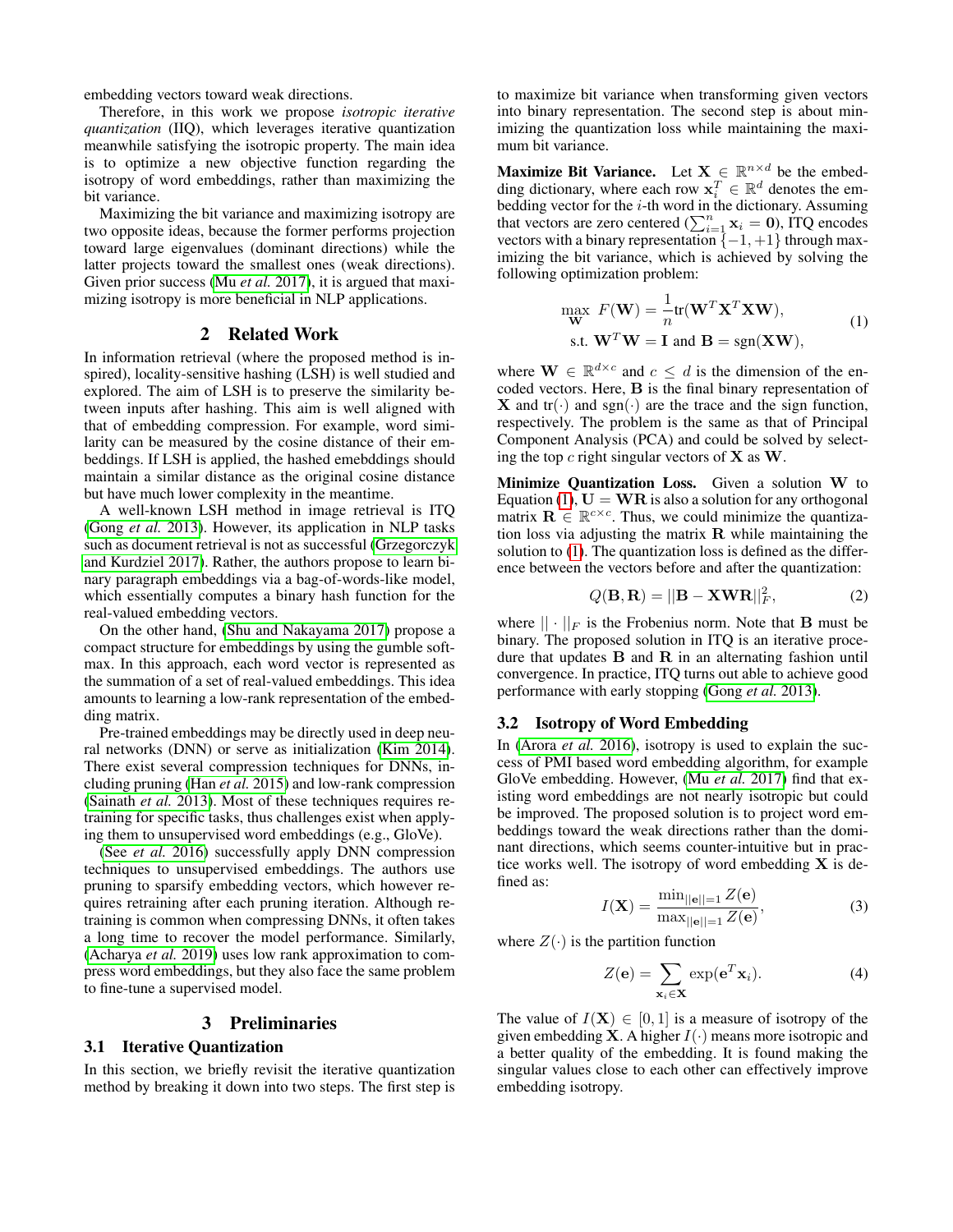## 4 Proposed Method

The preceding section hints that maximizing the isotropy and maximizing the bit variance are opposite in action: The former intends to make the singular values close by removing the largest singular values, whereas the latter removes the smallest singular values and maintains the largest. Given the success of isotropy in NLP applications, we propose to minimize the quantization loss while improving the isotropy, rather than maximizing the bit variance. We call the proposed method *isotropic iterative quantization*, IIQ.

The key idea of ITQ is based on the observation that  $U = WR$  is still a solution to the objective function of [\(1\)](#page-1-0). In our approach IIQ, we show that the orthogonal transformation maintains the isotropy of the input embedding, so that we could apply a similar alternating procedure as in ITQ to minimize the quantization loss. As a result, our method is composed of three steps: maximizing isotropy, reducing dimension, and minimizing quantization loss.

**Maximize Isotropy.** The isotropy measure  $I(X)$  can be approximated as following (Mu *et al.* [2017\)](#page-7-9) :

<span id="page-2-0"></span>
$$
\hat{I}(\mathbf{X}) = \frac{|\mathbf{X}| - ||\mathbf{1}^T \mathbf{X}|| + \frac{1}{2} \sigma_{\min}^2}{|\mathbf{X}| + ||\mathbf{1}^T \mathbf{X}|| + \frac{1}{2} \sigma_{\max}^2},
$$
(5)

where  $\sigma_{\min}$  and  $\sigma_{\max}$  are the smallest and largest singular values of **X**, respectively. For  $\hat{I}(\mathbf{X})$  to be 1, the middle term  $||\mathbf{1}^T\mathbf{X}||$  on both the numerator and the denominator must be zero and additionally  $\sigma_{\min} = \sigma_{\max}$ . The former requirement can be easily satisfied by the zero-centering given embeddings:

$$
\mathbf{u} = \frac{1}{n} \mathbf{1}^T \cdot \mathbf{X}
$$
  

$$
\bar{\mathbf{X}} = \mathbf{X} - \mathbf{1} \cdot \mathbf{u}^T,
$$
 (6)

where  $\|\mathbf{1}^T\mathbf{\bar{X}}\| = 0$ . The latter may be approximately achieved by removing the large singular values such that the rest of the singular values are close to each other. A reason why removing the large singular values makes the rest close, is that often the large singular values have substantial gaps while the rest are clustered. However, removing singular components does not change its dimension. We denote the maximized result as  $\hat{\mathbf{X}}$ .

Dimension Reduction. To make our method more flexible, we perform a dimension reduction afterward by using PCA. This step essentially removes the smallest singular values so that the clustering of the singular values may be further tightened. Note that PCA won't affect the maximized isotropy of given embeddings, since it only works on the singular values that are already closed to each other after previous step. One can treat the dimension as a hyperparameter, tailored for each data set.

**Minimize Quantization Loss.** Given a solution  $\ddot{\textbf{X}}$  to the maximization of [\(5\)](#page-2-0), we prove that multiplying  $\hat{X}$  with an orthogonal matrix **R** results in the same  $\hat{I}(\mathbf{X})$ . In other words, we could minimize the quantization loss [\(2\)](#page-1-1) while maintaining the isotropy.

<span id="page-2-2"></span>

Figure 1: Quantization loss curve of 50000 embedding vectors from a pre-trained CNN model.

**Proposition 1.** If  $\hat{\mathbf{X}} \in \mathbb{R}^{n \times d}$  is isotropic and  $\mathbf{R} \in \mathbb{R}^{d \times d}$  is *orthogonal, then*  $U = \hat{X}R$  *admits*  $\hat{I}(U) = \hat{I}(\hat{X})$ *.* 

*Proof.* Given that **R** is orthogonal, we first prove that **U** has the same singular values as does  $\hat{\mathbf{X}}$ . Let  $\hat{\mathbf{X}}$  have the singular value decomposition (SVD)

$$
\hat{\mathbf{X}} = \mathbf{P} \text{diag}(\sigma_{\text{max}}, \dots, \sigma_{\text{min}}) \mathbf{Q},\tag{7}
$$

where  $\mathbf{P} \in \mathbb{R}^{n \times d}$  and orthogonal matrix  $\mathbf{Q} \in \mathbb{R}^{d \times d}$ . Let  $\mathbf{Q}' = \mathbf{Q}\mathbf{R}$ . Then, we have

<span id="page-2-1"></span>
$$
\mathbf{U} = \mathbf{P} \text{diag}(\sigma_{\text{max}}, \dots, \sigma_{\text{min}}) \mathbf{Q}'. \tag{8}
$$

Since  $Q'$  is also orthogonal, Equation [\(8\)](#page-2-1) gives the SVD of U. Therefore, U has the same singular values as does  $\hat{\mathbf{X}}$ .

Moreover,  $||\mathbf{1}^T\mathbf{U}|| = ||\mathbf{1}^T\hat{\mathbf{X}}\mathbf{R}|| = 0$ , thus  $\mathbf{U}$  is also zero-centered. By Equation [\(5\)](#page-2-0), we conclude  $\hat{I}(\mathbf{U}) = \hat{I}(\hat{\mathbf{X}})$ .  $\Box$ 

With the given proof, we can always use an orthogonal matrix **R** to reduce the quantization loss. The iterative optimization strategy as in ITQ [\(Gong](#page-7-8) *et al.* 2013) is adopted to minimize the quantization loss. Two alternating steps lead to a local minimum. First, compute B given R:

$$
\mathbf{B} = \text{sgn}(\hat{\mathbf{X}} \cdot \mathbf{R}).\tag{9}
$$

Second, update R given B. The update minimizes the quantization loss, which essentially solves the orthogonal Procrustes problem. The solution is given by

$$
\mathbf{S} \cdot \mathbf{\Omega} \cdot \hat{\mathbf{S}}^T = \text{SVD}(\mathbf{B}^T \cdot \hat{\mathbf{X}})
$$

$$
\mathbf{R} = \hat{\mathbf{S}} \cdot \mathbf{S}^T,
$$
(10)

where  $SVD(\cdot)$  is the singular value decomposition function and  $\Omega$  is the diagonal matrix of singular values.

This iterative updating strategy runs until a local optimal solution is found. Fig. [1](#page-2-2) shows an example of the quantization loss curve. This result is similar to the behavior of ITQ, the authors of which proposed using early stopping to terminate iteration in practice. We follow the guidance and run only 50 iterations in our experiments.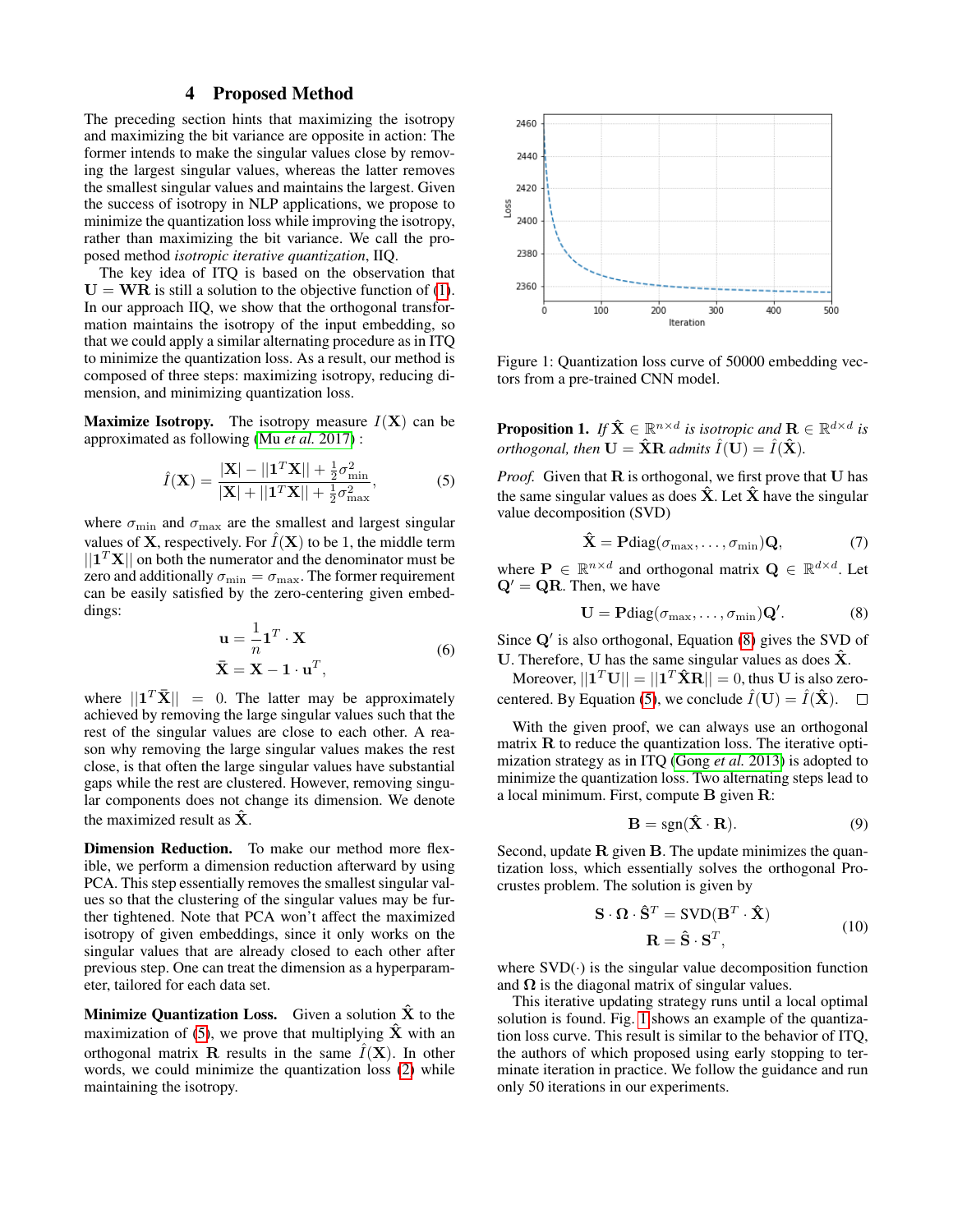Overall Algorithm. Our method is an unsupervised approach, which does not require any label supervision. Therefore, it can be applied independently of downstream tasks and no fine tuning is needed. This advantage benefits many problems where embeddings often slow down the learning process because of the high space and computation complexity.

We present the pseudocode of the proposed IIQ method in Algorithm [1.](#page-3-0) The input  $D$  denotes the number of top singular values to be removed,  $T$  denotes the number of iterations for minimizing the quantization loss, and  $O$  denotes the dimension of the output binary vectors.

The first two lines make zero-centered embedding. Lines 3 to 5 maximize the isotropy. Lines 6 to 8 reduce the embedding dimension, if necessary. Lines 9 to 15 minimize the quantization loss. Within the iteration loop, lines 11 to 12 update B based on the most recent R, whereas lines 13 to 14 update R given the updated B. The last line uses the final transformation R to return the binary embeddings as output.

Algorithm 1: Isotropic Iterative Quantization Input:  $\mathbf{X} \in \mathbb{R}^{n \times d}$ ,  $D$ ,  $T$ ,  $O$ Output: B  $\mathbf{u} \leftarrow \frac{1}{n} \mathbf{1}^T \cdot \mathbf{X};$  $\mathbf{2}\;\; \mathbf{\bar{X}} \leftarrow \mathbf{\bar{X}} - \mathbf{1} \cdot \mathbf{u}^T;$  $3 \text{ } \mathbf{S} \cdot \mathbf{\Omega} \cdot \hat{\mathbf{S}}^T \leftarrow \text{SVD}(\bar{\mathbf{X}});$ 4 Set top D singular values in  $\Omega$  as 0;  $\hat{\mathbf{S}}\times\hat{\mathbf{S}}\leftarrow\mathbf{S}\cdot\mathbf{\Omega}\cdot\hat{\mathbf{S}}^{T};$ 6 if  $O < d$  then 7  $\mathbf{\hat{X}} \leftarrow \text{PCA}(\mathbf{\hat{X}}, O)$ 8 end <sup>9</sup> Randomly initialize an orthogonal matrix R; 10 for  $i \leftarrow 1$  to T do  $\mathbf{11} \quad | \quad \mathbf{U} \leftarrow \mathbf{\hat{X}} \cdot \mathbf{R};$ 12  $\mathbf{B} \leftarrow \text{sgn}(\mathbf{U});$  $\mathbf{13} \quad \Big| \quad \mathbf{S}\cdot\mathbf{\Omega}\cdot\mathbf{\hat{S}}^T \leftarrow \text{SVD}(\mathbf{B}^T\cdot\mathbf{\hat{X}});$  $\mathbf{R} \leftarrow \mathbf{\hat{S}} \cdot \mathbf{S}^T;$ 15 end 16 return  $sgn(\hat{\mathbf{X}} \cdot \mathbf{R});$ 

## 5 Experimental Results

<span id="page-3-0"></span>We run the proposed method on pre-trained embedding vectors and evaluate the compressed embedding in various NLP tasks. For some tasks, the evaluation is directly conducted over the embedding (e.g., measuring the cosine similarity between word vectors); whereas for others, a classifier is trained with the embedding. We conduct all experiments in Python by using Numpy and Keras. The environment is Ubuntu 16.04 with Intel(R) Xeon(R) CPU E5-2698.

Pre-trained Embedding. We perform experiments with the GloVe embedding [\(Pennington](#page-7-2) *et al.* 2014) and the HDC embedding (Sun *et al.* [2015\)](#page-7-14). The GloVe embedding is trained from 42B tokens of Common Crawl data. The HDC

Table 1: Experiment Configurations.

<span id="page-3-1"></span>

|       | <b>Method</b>           | <b>Dimension</b>            | <b>Comp. Ratio</b> |
|-------|-------------------------|-----------------------------|--------------------|
|       | <b>Baseline</b>         | $1917494 \times 300$        |                    |
|       | Prune                   | $1917494 \times 300$        | $\overline{20}$    |
|       | <b>DCCL</b>             | $M = 32, K = 256$           | $\overline{32}$    |
| GloVe | $\overline{\text{NLE}}$ | $1917494 \times 300$        | $\overline{32}$    |
|       | <b>ITQ</b>              | $1917494 \times 300$        | 32                 |
|       | $\overline{IQ}$ -32     | $1917494 \times 300$        | $\overline{32}$    |
|       | $IIO-64$                | $1917494 \times 150$        | 64                 |
|       | $HO-128$                | $1917494 \times 75$         | 128                |
|       | <b>Baseline</b>         | $388723 \times 300$         |                    |
|       | Prune                   | $388723 \times 300$         | 20                 |
|       | <b>DCCL</b>             | $M = 32, K = 128$           | 29                 |
| HDC   | <b>NLB</b>              | $\frac{388723 \times 300}{$ | 32                 |
|       | ITO                     | $388723 \times 300$         | 32                 |
|       | $HO-32$                 | $388723 \times 300$         | $\overline{32}$    |
|       | $IIO-64$                | $388723 \times 150$         | 64                 |
|       | $HO-128$                | $388723 \times 75$          | 128                |

embedding is trained from public Wikipedia. It has a better quality than GloVe because the training process considers both syntagmatic and paradigmatic relations. All embedding vectors are used in the experiment without vocabulary truncation or post-processing.

In addition, we evaluate embedding compression on a CNN model pre-trained with the IMDB data set. Different from the prior case, the embedding from CNN is trained with supervised class labels. We compress the embedding and retrain the model to evaluate performance. This way enables us to compare with other compression methods fairly.

Configuration. We compare IIQ with the traditional ITQ method [\(Gong](#page-7-8) *et al.* 2013), the pruning method (See *[et al.](#page-7-13)* [2016\)](#page-7-13), deep compositional code learning (DCCL) [\(Shu and](#page-7-15) [Nakayama 2018\)](#page-7-15) and a recent method [\(Tissier](#page-8-0) *et al.* 2019) we name as NLB. The pruning method is set to prune 95% of the words for a similar compression ratio. The DCCL method is similarly configured. We run NLB with its default setting. We train the DCCL method for 200 epochs and set the batch size to be 1024 for GloVe and 64 for HDC. For our method, we set the iteration number  $T$  to be 50 since early stopping works sufficiently well. We set the same iteration number for ITQ. We also set the parameter  $D$  to be 2 for HDC, and 14 for Glove embedding. Note that we perform all vector operations in real domain on the platform [\(Jastrzebski](#page-7-16) *et al.* 2015) and [\(Conneau and Kiela 2018\)](#page-6-3).

Table [1](#page-3-1) lists the experiment configurations with method name, dimension, embedding value type, and compression ratio. The baseline means the original embedding. Our method starts with "IIQ," followed by the compression ratio. The "dimension" column gives the number of vectors and the vector dimension. For DCCL, we list the parameters  $M$  and  $K$  that determine the compression ratio. Note that we use single precision for real values. The last column shows the compression ratio, which is the the size of the original embedding over that of the compressed one. Thus, the compression from real value to binary is 32. Moreover, we also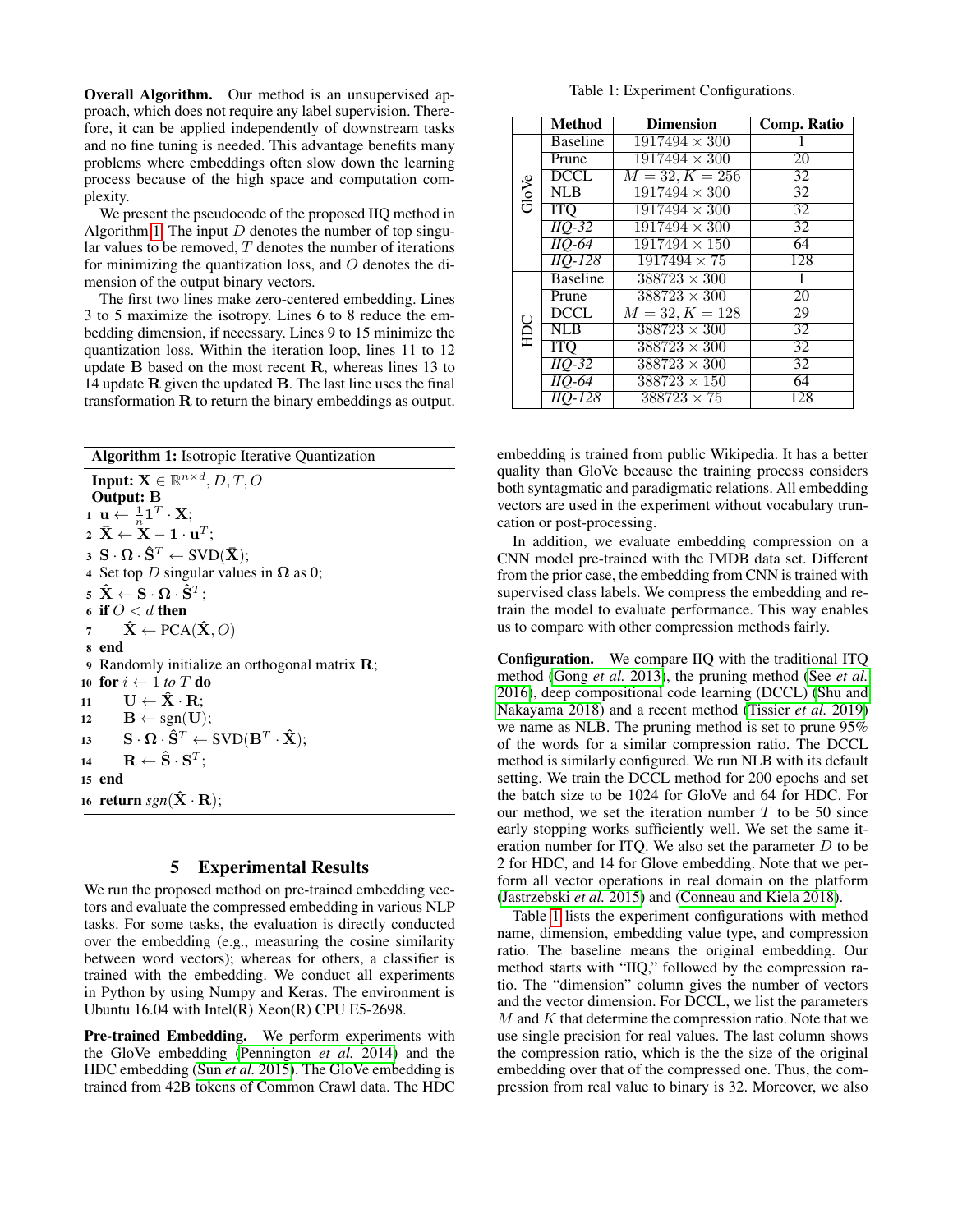<span id="page-4-0"></span>

|       | <b>Method</b>                   | MEN                                      | <b>MTurk</b>        | <b>RG65</b>               | RW                  | SimLex999          | <b>TR9856</b>                | WS353              |
|-------|---------------------------------|------------------------------------------|---------------------|---------------------------|---------------------|--------------------|------------------------------|--------------------|
|       | <b>Baseline</b>                 | 73.62                                    | 64.50               | 81.71                     | 37.43               | 37.38              | 9.67                         | 69.07              |
|       | Prune                           | Ī7.97                                    | 22.09               | 39.66                     | $\overline{12.45}$  | $-0.37$            | $\overline{8.31}$            | 14.52              |
|       | DCCL                            | 54.46                                    | 50.46               | 63.89                     | 28.04               | 25.48              | 7.91                         | $\overline{54.55}$ |
| GloVe | <b>NLB</b>                      | 73.99                                    | $\bar{6}4.\bar{98}$ | $\bar{7}2.\bar{0}\bar{7}$ | 40.86               | $\overline{40.52}$ | $\bar{14.00}$                | 66.09              |
|       | <b>ITO</b>                      | 57.37                                    | $\bar{52.93}$       | $\bar{7}2.\bar{0}\bar{8}$ | $\bar{2}5.\bar{10}$ | $\bar{2}6.23$      | 8.98                         | $\overline{55.00}$ |
|       | $\overline{I}I\overline{O}$ -32 | 76.43                                    | $\overline{63.33}$  | 78.16                     | 41.35               | 41.87              | $\overline{9}.\overline{8}0$ | $\overline{72.22}$ |
|       | <i>IIO-64</i>                   | 71.55                                    | 58.37               | 74.94                     | 37.61               | 38.80              | 12.81                        | 67.99              |
|       | $IIO - 128$                     | 59.25                                    | 50.42               | 62.39                     | 28.71               | 33.25              | 12.31                        | 53.56              |
|       | <b>Baseline</b>                 | 76.03                                    | 65.77               | 80.58                     | $\overline{46.34}$  | 40.68              | 20.71                        | 76.81              |
|       | Prune                           | 46.83                                    | $\sqrt{41.49}$      | 56.14                     | 29.84               | 26.27              | 15.27                        | $\overline{52.06}$ |
|       | ĐCCL                            | $\bar{6}8.\bar{8}\bar{2}$                | 55.78               | $\bar{7}2.\bar{2}\bar{3}$ | $\overline{39.33}$  | $\overline{35.02}$ | 18.41                        | 66.09              |
| 요     | <b>NLB</b>                      | 72.06                                    | 61.57               | 72.58                     | 35.45               | $\bar{38.50}$      | 11.71                        | 67.20              |
|       | <b>ITO</b>                      | $\overline{7}2.\overline{3}\overline{1}$ | $61.\overline{68}$  | 74.70                     | 37.01               | 37.40              | $\overline{9.69}$            | 72.32              |
|       | $\overline{I}I\overline{O}$ -32 | 74.37                                    | 66.71               | 78.04                     | 38.75               | 39.35              | 9.63                         | 75.32              |
|       | <i>IIO-64</i>                   | 66.32                                    | 56.73               | 65.77                     | 35.63               | 36.22              | 11.33                        | 72.70              |
|       | $IIO-128$                       | 55.83                                    | 51.33               | 45.76                     | 32.03               | 29.45              | 12.61                        | 58.54              |

Table 2: Word Similarity Results.

apply dimension reduction in IIQ so that higher compression ratio is possible.

## 5.1 Word Similarity

The task measures Spearman's rank correlation between word vector similarity and human rated similarity. A higher correlation means a better quality of the word embedding. The similarity between two words is computed as the cosine of the corresponding vectors, i.e.,  $cos(\mathbf{x}, \mathbf{y})$  =  $\mathbf{x}^T \mathbf{y}/(||\mathbf{x}|| \cdot ||\mathbf{y}||)$ , where x and y are two word vectors. Out-of-vocabulary (OOV) words are replaced by the mean vector.

In this experiment, seven data sets are used, including MEN [\(Bruni](#page-6-4) *et al.* 2014) with 3000 pairs of words obtained from Amazon crowdsourcing; MTurk [\(Radinsky](#page-7-17) *et al.* [2011\)](#page-7-17) with 287 pairs, focusing on word semantic relatedness; RG65 [\(Rubenstein and Goodenough 1965\)](#page-7-18) with 65 pairs, an early published dataset; RW [\(Luong](#page-7-19) *et al.* 2013) with 2034 pairs of rare words selected based on frequencies; SimLex999 (Hill *et al.* [2015\)](#page-7-20) with 999 pairs, aimed at genuine similarity estimation; TR9856 [\(Levy](#page-7-21) *et al.* 2015) with 9856 pairs, containing many acronyms and name entities; and WS353 [\(Agirre](#page-6-5) *et al.* 2009) with 353 pairs of mostly verbs and nouns. The experiment is conducted on the platform [\(Jastrzebski](#page-7-16) *et al.* 2015).

Table [2](#page-4-0) summarizes the results. The performance of IIQ degrades as the compression ratio increases. This is expected, since a higher compression ratio leads to more loss of information. In addition, our IIQ method consistently achieves better results than ITQ, DCCL, NLB and the pruning method. Particularly, one sees that on the Men data set, IIQ even outperforms the baseline embedding Glove. Another observation is that on TR9856, a higher compression ratio surprisingly yields better results for IIQ. We speculate that the cause is the multi-word term relations unique to TR9856. Interestingly, the pruning method results in negative correlation in SimLex999 for the GloVe embedding.

This means that pruning too many small values inside word embedding can drastically destroy the embedding quality.

## 5.2 Categorization

The task is to cluster words into different categories. The performance is measured by purity, which is defined as the fraction of correctly classified words. We run the experiment using agglomerative clustering and k-means clustering, and select the highest purity as the final result for each embedding. This experiment is conducted on the platform [\(Jas](#page-7-16)[trzebski](#page-7-16) *et al.* 2015) where OOV words are replaced by the mean vector.

Four data sets are used in this experiment: Almuhareb-Poesio (AP) [\(Almuhareb and Poesio 2005\)](#page-6-6) with 402 words in 21 categories; BLESS [\(Baroni and Lenci 2011\)](#page-6-7) with 200 nouns (animate or inanimate) in 17 categories; Battig [\(Bat](#page-6-8)[tig and Montague 1969\)](#page-6-8) with 5231 words in 56 taxonomic categories; and ESSLI2008 Workshop [\(M Baroni and Lenci](#page-7-22) [2008\)](#page-7-22) with 45 verbs in 9 semantic categories.

Table [3](#page-5-0) lists evaluation results for GloVe and HDC embeddings. One sees that the proposed IIQ method works better than ITQ, DCCL, and the pruning method on all data sets. But NLB sometimes achieves the best result for example on Battig. For ESSLI, IIQ even outperforms the original GloVe and HDC embedding.

## 5.3 Topic Classification

In this experiment, we perform topic classification by using sentence embedding. The embedding is computed as the average of the corresponding word vectors. The average of binary embedding is fed to the classifier in single precision. Missing words are treated as zero and so are OOV words. In this task, we train a Multi-Layer Perceptron (MLP) as the classifier for each method. Due to the different size of embeddings, we train 10 epochs for all Glove embeddings and 4 epochs for all HDC embedding. Five-fold cross validation is used to report classification accuracy.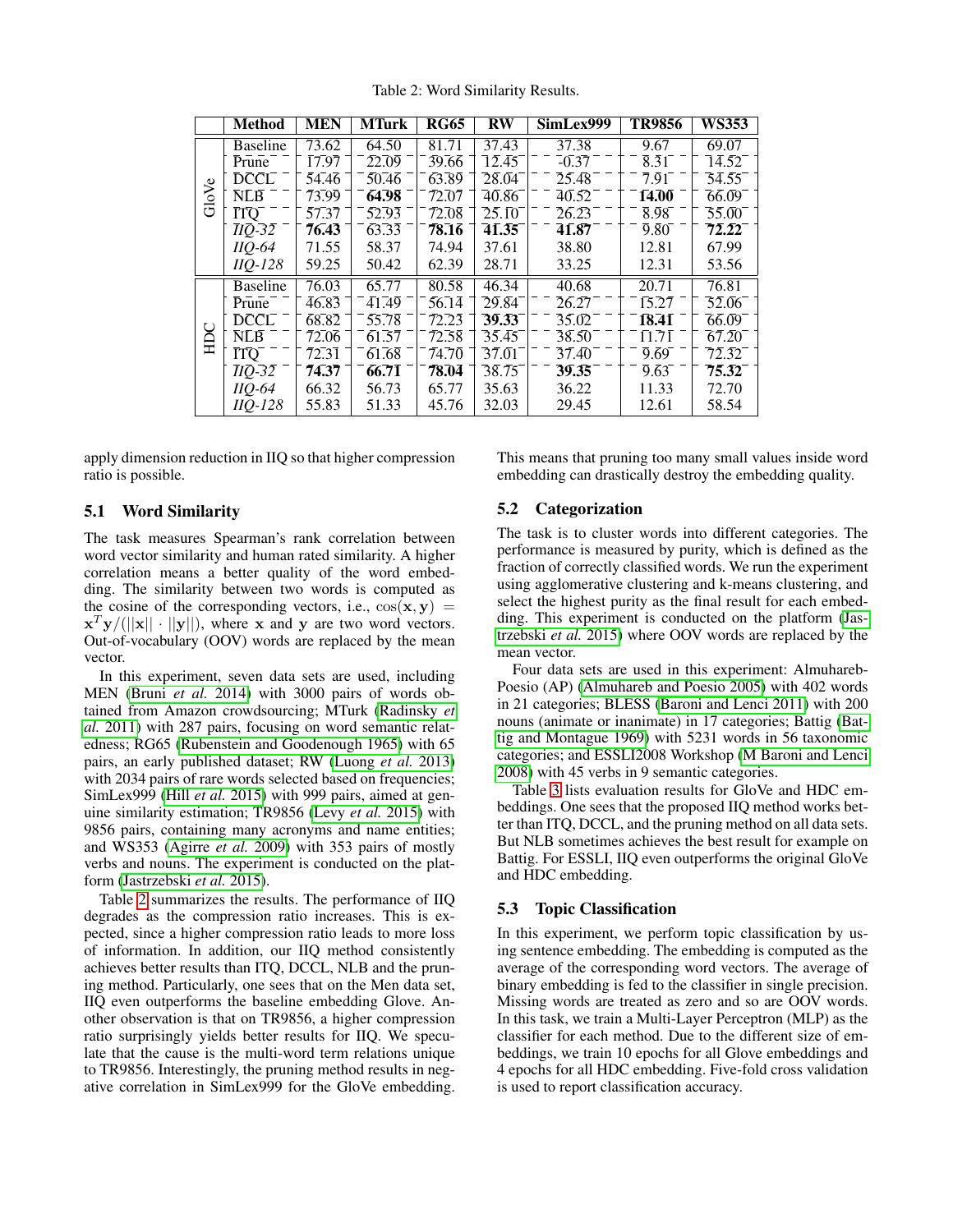<span id="page-5-0"></span>

|       | Method            | <b>AP</b> | <b>BLESS</b>       | <b>Battig</b>      | ESSLI              |
|-------|-------------------|-----------|--------------------|--------------------|--------------------|
|       | <b>Baseline</b>   | 62.94     | 78.50              | 45.13              | 57.78              |
|       | Prune             | 38.56     | 46.00              | 23.42              | -42.22             |
|       | DCCL.             | 52.24     | 75.00              | 36.09              | -48.89             |
| GloVe | ÑĹR               | 59.45     | 78.50              | 43.39              | 66.67              |
|       | ĪTO <sup>-</sup>  | 58.71     | 76.50              | $-40.76$           | $\overline{48.89}$ |
|       | ĪIŌ-32            | 64.18     | 80.00              | 41.98              | 60.00              |
|       | IIO-64            | 56.22     | 76.50              | 37.49              | 51.11              |
|       | <i>IIO-128</i>    | 45.02     | 69.00              | 31.43              | 44.44              |
|       | <b>Baseline</b>   | 65.42     | 81.50              | 43.18              | 60.00              |
|       | Prune             | 34.33     | 48.00              | 23.28              | 31.TT              |
|       | DCCL <sup>-</sup> | 55.97     | 74.50              | $-40.16$           | $\overline{53.33}$ |
| HDC   | NL B              | 59.20     | $75.\overline{50}$ | $41.\overline{88}$ | 62.22              |
|       | <b>ITO</b>        | 57.21     | 77.50              | 41.04              | 55.56              |
|       | IIŌ-32            | 61.69     | 78.00              | 41.29              | 62.22              |
|       | <i>IIQ-64</i>     | 48.51     | 72.50              | 35.90              | 53.33              |
|       | <i>IIO-128</i>    | 43.03     | 57.50              | 28.50              | 62.22              |

Table 3: Categorization Results.

Four data sets are selected from [\(Wang and Manning](#page-8-1) [2012\)](#page-8-1), including movie review (MR), customer review (CR), opinion-polarity (MPQA), and subjectivity (SUBJ). Similar performance is achieved by using the original embedding. The experiment is conducted on the platform of [\(Conneau](#page-6-3) [and Kiela 2018\)](#page-6-3).

Table [4](#page-5-1) shows the results for each method. Similar to the previous tasks, the proposed IIQ method consistently performs better than ITQ, pruning, and DCCL. The only exception is that for MPQA and SUBJ, DCCL and NLB achieves the best result for the GloVe embedding respectively. As the compression ratio increases, IIQ encounters performance degrade.

<span id="page-5-1"></span>

|       | Method                          | <b>CR</b>                 | <b>MPQA</b> | MR    | <b>SUBJ</b> |
|-------|---------------------------------|---------------------------|-------------|-------|-------------|
|       | <b>Baseline</b>                 | 78.78                     | 87.16       | 76.42 | 91.29       |
|       | Prune                           | $\bar{7}3\bar{.}4\bar{8}$ | 81.93       | 7Ī.97 | 87.19       |
|       | ĐCCL                            | 77.27                     | 85.6        | 74.74 | 89.36       |
| GloVe | <b>NLB</b>                      | 75.36                     | 85.77       | 73.01 | 89.92       |
|       | ĪTO <sup>-</sup>                | 71.79                     | 84.11       | 73.18 | 89.55       |
|       | $\bar{I}I\bar{O}$ -32           | 77.7                      | 85.15       | 74.96 | 89.87       |
|       | <i>IIO-64</i>                   | 75.07                     | 83.02       | 73.17 | 88.14       |
|       | $IIO-128$                       | 72.56                     | 80.55       | 69.93 | 84.29       |
|       | <b>Baseline</b>                 | 76.40                     | 86.61       | 75.71 | 90.86       |
|       | Prune                           | 70.97                     | 78.84       | 67.56 | 83.58       |
| ر     | <b>DCCL</b>                     | 74.68                     | 84.2        | 73.32 | 89.43       |
| 요     | <b>NLB</b>                      | 70.89                     | 84.51       | 73.18 | 89.48       |
|       | <b>ITO</b>                      | 73.57                     | 84.44       | 72.3  | 89.46       |
|       | $\bar{I}I\bar{O}$ -32 $\bar{I}$ | $\bar{76.32}$             | 84.77       | 73.51 | 89.91       |
|       | IIQ-64                          | 72.18                     | 82.07       | 70.32 | 87.41       |
|       | <i>IIQ-128</i>                  | 70.83                     | 77.62       | 67.89 | 84.62       |

Table 4: Topic Classification Results.

<span id="page-5-2"></span>Table 5: Configurations for IMDB Classification.

| Method              | <b>Dimension</b>   | <b>Comp. Ratio</b> |
|---------------------|--------------------|--------------------|
| <b>Baseline</b>     | $50000 \times 300$ |                    |
| Prune               | $50000 \times 300$ | 20                 |
| <b>DCCL</b>         | $M = 32, K = 32$   | $\overline{27}$    |
| <b>NLB</b>          | $50000 \times 300$ | 32                 |
| <b>ITO</b>          | $50000 \times 300$ | 32                 |
| $\overline{IO}$ -32 | $50000 \times 300$ | 32                 |
| $IO-64$             | $50000 \times 150$ | 64                 |
| $HO-128$            | $50000 \times 75$  | 128                |

#### 5.4 Sentiment Analysis

In this experiment, we evaluate over the embedding input to a pre-trained Convolutional Neural Network (CNN) model on the IMDB data set [\(Maas](#page-7-23) *et al.* 2011). The CNN model follows the Keras tutorial [\(Chollet and others \)](#page-6-9). We train 50,000 embedding vectors in 300 dimensions. The model is composed of an embedding layer, followed by a dropout layer with probability 0.2, a 1D convolution layer with 250 filters and kernel size 3, a 1D max pooling layer, a fully connected layer with hidden dimension 250, a dropout layer with probability 0.2, a ReLU activation layer, and a single output fully connected layer with sigmoid activation. Moreover, we use adam optimizer with learning rate 0.0001, sentence length 400, batch size 128, and train for 20 epochs. Input embedding fed into CNN is kept fixed (not trainable).

The data set contains 25,000 movie reviews for training and another 25,000 for testing. We randomly separate 5,000 reviews from the training set as validation data. The model with the best performance on the validation set is kept as the final model for measuring test accuracy. Moreover, all results are averaged from 10 runs for each embedding. The baseline model is the pre-trained CNN model with 87.89% accuracy. Table [5](#page-5-2) summarizes the configurations for this experiment. All configurations are similar to the previous experiments. The DCCL method is now configured with  $M = 32$  and  $K = 32$  to achieve a similar compression ratio.

<span id="page-5-3"></span>

Figure 2: IMDB CNN Test Accuracy Results.

We present in Fig. [2](#page-5-3) the result of each embedding. The histogram shows the average accuracy of 10 runs experi-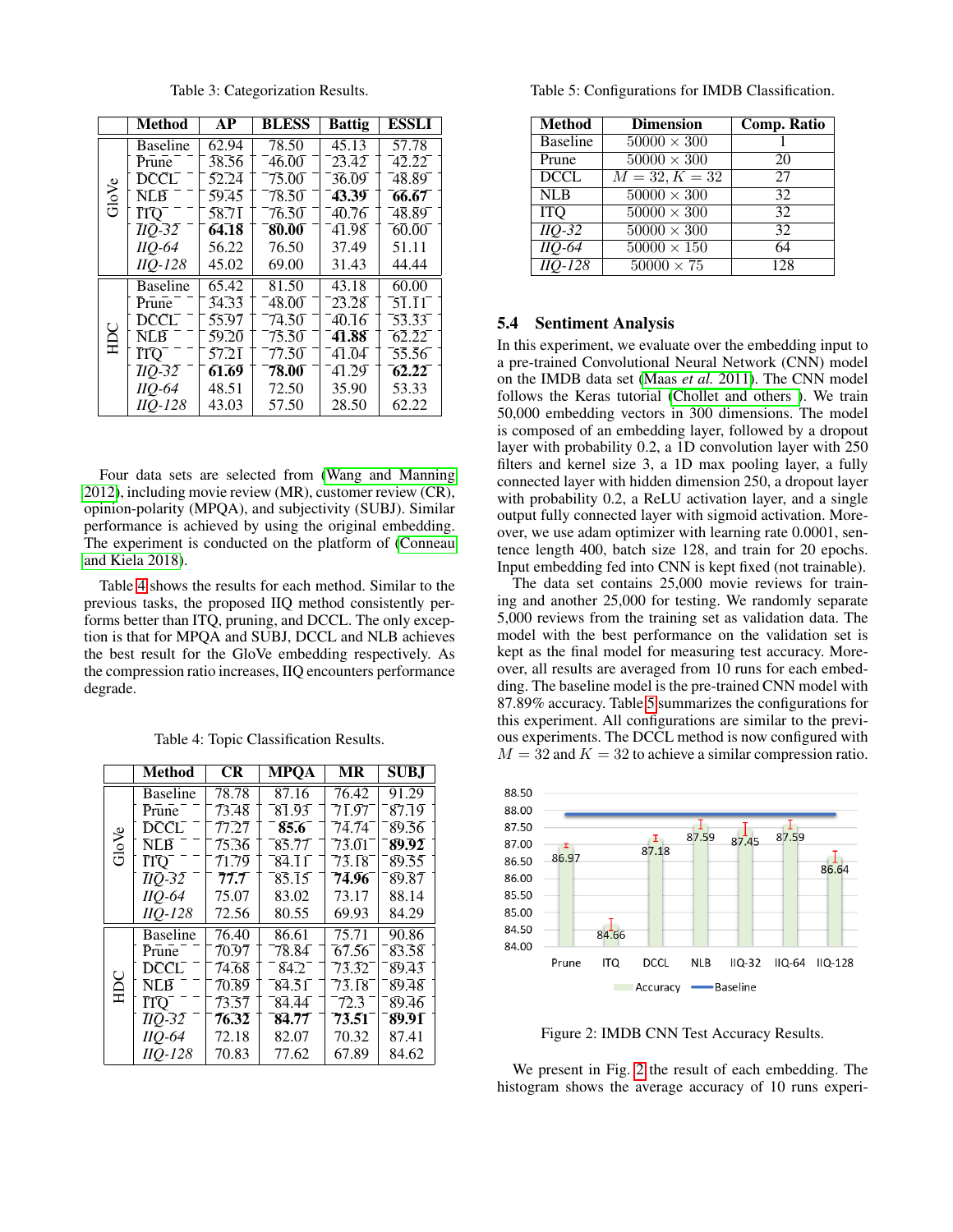<span id="page-6-10"></span>

Figure 3: Visualizing Binary IIQ Word Embedding.

ments for each method and the error bar shows the standard deviation. One sees that among all compression methods, IIQ achieves the least performance degrade. IIQ with compression ratio 64 is the best.

## 5.5 Visualization

We visualize the binary IIQ embedding in Fig. [3](#page-6-10) The nearest and furthest 100 word vectors are shown. The distance is calculated by the dot product. Fig. [3\(](#page-6-10)a) shows the IIQcompressed GloVe embedding and Fig. [3\(](#page-6-10)b) shows the IIQcompressed HDC embedding. The y axis lists every 10 words and the x axis is the dimension of the embedding. One sees that similar word vectors have similar patterns in many dimensions. A white column means that the dimension is zero for all words. A black column means one. Moreover, there is obvious difference between nearest and furthest words.

## 6 Conclusion

This paper presents an isotropic iterative quantization (IIQ) method for compressing word embeddings. While it is based on the ITQ method in image retrieval, it also maintains the embedding isotropy. We evaluate the proposed method on GloVe and HDC embeddings and show that it is effective for word similarity, categorization, and several other downstream tasks. For pre-trained embeddings that are less isotropic (e.g., GloVe), IIQ performs better than ITQ owing to the improvement on isotropy. These findings are based on a 32-fold (and higher) compression ratio. The results point to promising deployment of trained neural network models with word embeddings on resource constrained platforms in real life.

## References

<span id="page-6-1"></span>[Acharya *et al.* 2019] Anish Acharya, Rahul Goel, Angeliki Metallinou, and Inderjit Dhillon. Online embedding compression for text classification using low rank matrix factorization. In *Proceedings of the AAAI Conference on Artificial Intelligence*, volume 33, pages 6196–6203, 2019.

- <span id="page-6-5"></span>[Agirre *et al.* 2009] Eneko Agirre, Enrique Alfonseca, Keith Hall, Jana Kravalova, Marius Paşca, and Aitor Soroa. A study on similarity and relatedness using distributional and wordnet-based approaches. In *Proceedings of Human Language Technologies: The 2009 Annual Conference of the North American Chapter of the Association for Computational Linguistics*, pages 19–27. Association for Computational Linguistics, 2009.
- <span id="page-6-6"></span>[Almuhareb and Poesio 2005] Abdulrahman Almuhareb and Massimo Poesio. Concept learning and categorization from the web. In *proceedings of the annual meeting of the Cognitive Science society*, 2005.
- <span id="page-6-2"></span>[Arora *et al.* 2016] Sanjeev Arora, Yuanzhi Li, Yingyu Liang, Tengyu Ma, and Andrej Risteski. A latent variable model approach to pmi-based word embeddings. *Transactions of the Association for Computational Linguistics*, 4:385–399, 2016.
- <span id="page-6-0"></span>[Bahdanau *et al.* 2014] Dzmitry Bahdanau, Kyunghyun Cho, and Yoshua Bengio. Neural machine translation by jointly learning to align and translate. *arXiv preprint arXiv:1409.0473*, 2014.
- <span id="page-6-7"></span>[Baroni and Lenci 2011] Marco Baroni and Alessandro Lenci. How we blessed distributional semantic evaluation. In *Proceedings of the GEMS 2011 Workshop on GEometrical Models of Natural Language Semantics*, pages 1–10. Association for Computational Linguistics, 2011.
- <span id="page-6-8"></span>[Battig and Montague 1969] William F Battig and William E Montague. Category norms of verbal items in 56 categories a replication and extension of the connecticut category norms. *Journal of experimental Psychology*, 80(3p2):1, 1969.
- <span id="page-6-4"></span>[Bruni *et al.* 2014] Elia Bruni, Nam-Khanh Tran, and Marco Baroni. Multimodal distributional semantics. *Journal of Artificial Intelligence Research*, 49:1–47, 2014.
- <span id="page-6-9"></span>[Chollet and others ] Francois Chollet et al. Keras documentation, convolution1d for text classification. [https://keras.io/](https://keras.io/examples/imdb_cnn/) [examples/imdb](https://keras.io/examples/imdb_cnn/)\_cnn/. Accessed: 2019-08.
- <span id="page-6-3"></span>[Conneau and Kiela 2018] Alexis Conneau and Douwe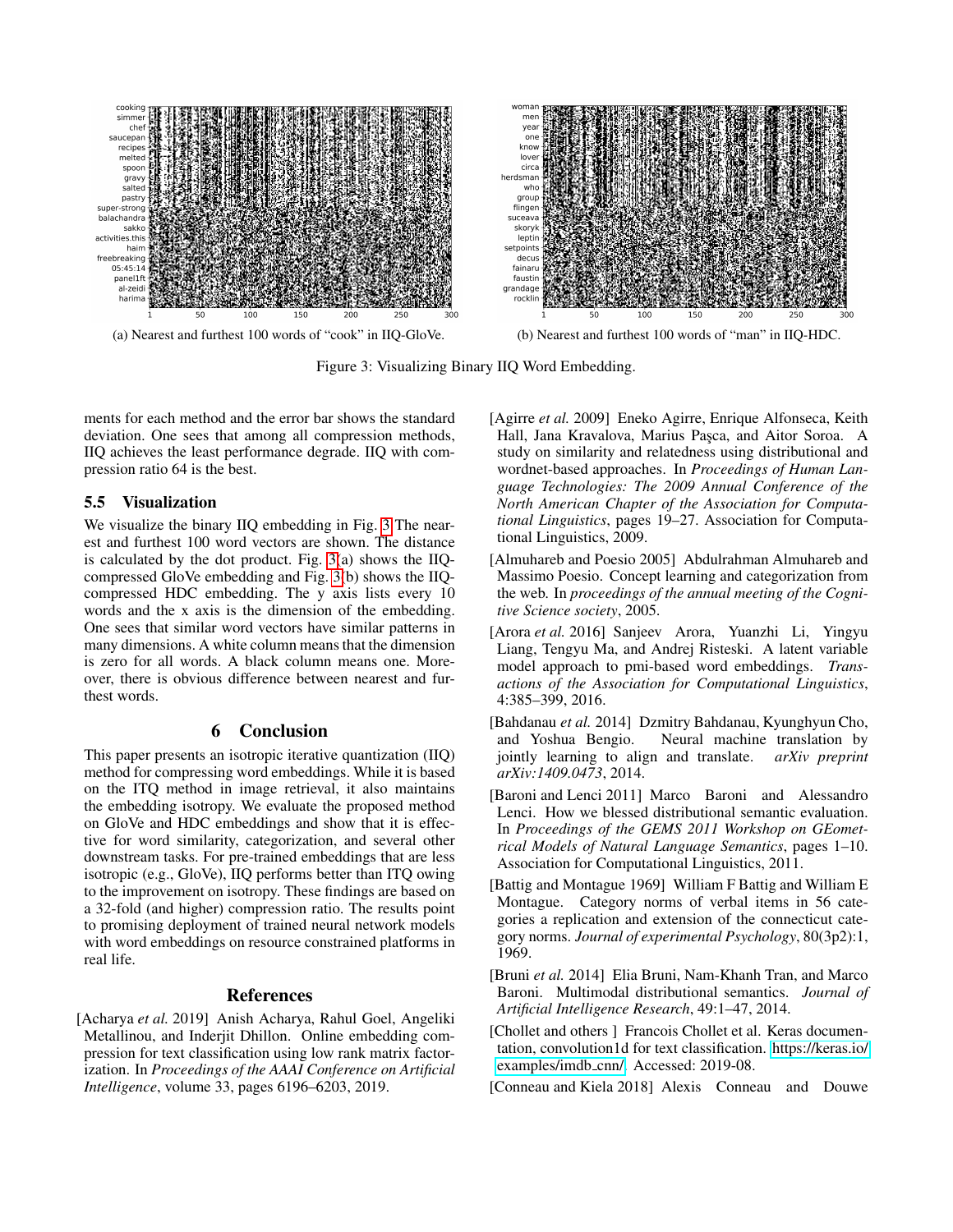Kiela. Senteval: An evaluation toolkit for universal sentence representations. *arXiv preprint arXiv:1803.05449*, 2018.

- <span id="page-7-3"></span>[dos Santos and Gatti 2014] Cicero dos Santos and Maira Gatti. Deep convolutional neural networks for sentiment analysis of short texts. In *Proceedings of COLING 2014, the 25th International Conference on Computational Linguistics: Technical Papers*, pages 69–78, 2014.
- <span id="page-7-8"></span>[Gong *et al.* 2013] Yunchao Gong, Svetlana Lazebnik, Albert Gordo, and Florent Perronnin. Iterative quantization: A procrustean approach to learning binary codes for largescale image retrieval. *IEEE Transactions on Pattern Analysis and Machine Intelligence*, 35(12):2916–2929, 2013.
- <span id="page-7-7"></span>[Grzegorczyk and Kurdziel 2017] Karol Grzegorczyk and Marcin Kurdziel. Binary paragraph vectors. In *Proceedings of the 2nd Workshop on Representation Learning for NLP*, pages 121–130, 2017.
- <span id="page-7-11"></span>[Han *et al.* 2015] Song Han, Huizi Mao, and William J Dally. Deep compression: Compressing deep neural networks with pruning, trained quantization and huffman coding. *arXiv preprint arXiv:1510.00149*, 2015.
- <span id="page-7-20"></span>[Hill *et al.* 2015] Felix Hill, Roi Reichart, and Anna Korhonen. Simlex-999: Evaluating semantic models with (genuine) similarity estimation. *Computational Linguistics*, 41(4):665–695, 2015.
- <span id="page-7-16"></span>[Jastrzebski *et al.* 2015] Stanisław Jastrzebski, Damian Leśniak, and Wojciech Marian Czarnecki. embeddings-benchmarks. [https://github.com/kudkudak/](https://github.com/kudkudak/word-embeddings-benchmarks) [word-embeddings-benchmarks,](https://github.com/kudkudak/word-embeddings-benchmarks) 2015.
- <span id="page-7-0"></span>[Joulin et al. 2016] Armand Joulin, Edouard Grave, Piotr Bojanowski, and Tomas Mikolov. Bag of tricks for efficient text classification. *arXiv preprint arXiv:1607.01759*, 2016.
- <span id="page-7-10"></span>[Kim 2014] Yoon Kim. Convolutional neural networks for sentence classification. *arXiv preprint arXiv:1408.5882*, 2014.
- <span id="page-7-4"></span>[Lample *et al.* 2016] Guillaume Lample, Miguel Ballesteros, Sandeep Subramanian, Kazuya Kawakami, and Chris Dyer. Neural architectures for named entity recognition. *arXiv preprint arXiv:1603.01360*, 2016.
- <span id="page-7-21"></span>[Levy *et al.* 2015] Ran Levy, Liat Ein-Dor, Shay Hummel, Ruty Rinott, and Noam Slonim. Tr9856: A multi-word term relatedness benchmark. In *Proceedings of the 53rd Annual Meeting of the Association for Computational Linguistics and the 7th International Joint Conference on Natural Language Processing (Volume 2: Short Papers)*, volume 2, pages 419–424, 2015.
- <span id="page-7-19"></span>[Luong et al. 2013] Thang Luong, Richard Socher, and Christopher Manning. Better word representations with recursive neural networks for morphology. In *Proceedings of the Seventeenth Conference on Computational Natural Language Learning*, pages 104–113, 2013.
- <span id="page-7-22"></span>[M Baroni and Lenci 2008] S Evert M Baroni and A Lenci. Bridging the gap between semantic theory and computational simulations: Proceedings of the esslli workshop on distributional lexical semantics. In *Proceedings of the esslli workshop on distributional lexical semantics*, 2008.
- <span id="page-7-23"></span>[Maas *et al.* 2011] Andrew L. Maas, Raymond E. Daly, Peter T. Pham, Dan Huang, Andrew Y. Ng, and Christopher Potts. Learning word vectors for sentiment analysis. In *Proceedings of the 49th Annual Meeting of the Association for Computational Linguistics: Human Language Technologies*, pages 142–150, Portland, Oregon, USA, June 2011. Association for Computational Linguistics.
- <span id="page-7-1"></span>[Mikolov et al. 2013a] Tomas Mikolov, Kai Chen, Greg Corrado, and Jeffrey Dean. Efficient estimation of word representations in vector space. *arXiv preprint arXiv:1301.3781*, 2013.
- <span id="page-7-5"></span>[Mikolov *et al.* 2013b] Tomas Mikolov, Ilya Sutskever, Kai Chen, Greg S Corrado, and Jeff Dean. Distributed representations of words and phrases and their compositionality. In *Advances in neural information processing systems*, pages 3111–3119, 2013.
- <span id="page-7-9"></span>[Mu *et al.* 2017] Jiaqi Mu, Suma Bhat, and Pramod Viswanath. All-but-the-top: Simple and effective postprocessing for word representations. *arXiv preprint arXiv:1702.01417*, 2017.
- <span id="page-7-2"></span>[Pennington *et al.* 2014] Jeffrey Pennington, Richard Socher, and Christopher Manning. Glove: Global vectors for word representation. In *Proceedings of the 2014 conference on empirical methods in natural language processing (EMNLP)*, pages 1532–1543, 2014.
- <span id="page-7-17"></span>[Radinsky *et al.* 2011] Kira Radinsky, Eugene Agichtein, Evgeniy Gabrilovich, and Shaul Markovitch. A word at a time: computing word relatedness using temporal semantic analysis. In *Proceedings of the 20th international conference on World wide web*, pages 337–346. ACM, 2011.
- <span id="page-7-18"></span>[Rubenstein and Goodenough 1965] Herbert Rubenstein and John B Goodenough. Contextual correlates of synonymy. *Communications of the ACM*, 8(10):627–633, 1965.
- <span id="page-7-12"></span>[Sainath *et al.* 2013] Tara N Sainath, Brian Kingsbury, Vikas Sindhwani, Ebru Arisoy, and Bhuvana Ramabhadran. Lowrank matrix factorization for deep neural network training with high-dimensional output targets. In *2013 IEEE international conference on acoustics, speech and signal processing*, pages 6655–6659. IEEE, 2013.
- <span id="page-7-13"></span>[See *et al.* 2016] Abigail See, Minh-Thang Luong, and Christopher D Manning. Compression of neural machine translation models via pruning. *arXiv preprint arXiv:1606.09274*, 2016.
- <span id="page-7-6"></span>[Shu and Nakayama 2017] Raphael Shu and Hideki Nakayama. Compressing word embeddings via deep compositional code learning. *arXiv preprint arXiv:1711.01068*, 2017.
- <span id="page-7-15"></span>[Shu and Nakayama 2018] Raphael Shu and Hideki Nakayama. Compressing word embeddings via deep compositional code learning. In *6th International Conference on Learning Representations, ICLR 2018, Vancouver, BC, Canada, April 30 - May 3, 2018, Conference Track Proceedings*, 2018.
- <span id="page-7-14"></span>[Sun *et al.* 2015] Fei Sun, Jiafeng Guo, Yanyan Lan, Jun Xu, and Xueqi Cheng. Learning word representations by jointly modeling syntagmatic and paradigmatic relations. In *Pro-*